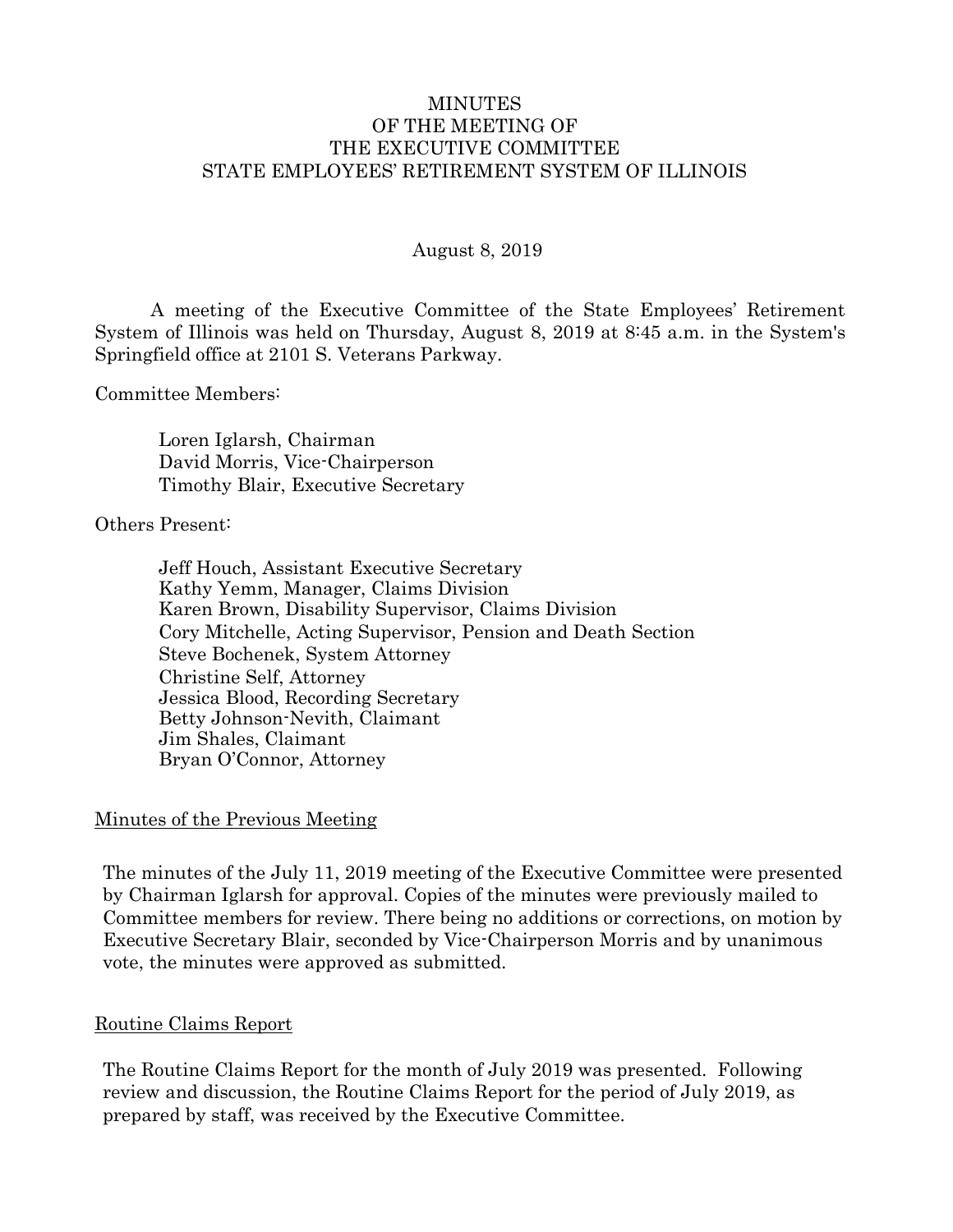#### Old Business

# Laura Cadagin – Re-Appeal Cost of Service Credit Purchase - Recommendation

In 2005, Laura Cadagin appealed the cost to purchase 219 months of service for the Illinois Finance Authority (IFA). Ms. Cadagin was notified the cost of the purchase would be \$58,928.62, representing employee contributions and interest. She made this contribution and was notified on February 28, 2005 that the payment had been received and that 219 months of service credit would be added to her account. On April 27, 2005, Ms. Cadagin was notified that a mistake was made in the calculation of the cost of her IFA service credit (required employer contribution was excluded) and that she owed an additional \$77,033.10.

On August 11, 2005, Ms. Cadagin appealed to the Executive Committee to ask the committee to affirm that all 219 months of service credit had been purchased by February 28, 2005, and that no additional contributions were required. On September 8, 2005 the Executive Committee adopted a recommendation to affirm the additional contributions were required in order to establish the entire 219 months of service credit, or that Ms. Cadagin could instead choose to establish 94 months of service credit and not make the additional contributions.

In June 2018, Ms. Cadagin requested the cost to purchase the additional 125 months of IFA service credit. She was provided with a cost of \$231,727.46, representing employee and employer contributions at the current rate, and interest at 2.5% annually. Ms. Cadagin is appealing the amount of the required contribution. At the January 10, 2019 Executive Committee meeting, Ms. Cadagin appealed the cost to purchase such service. On February 14, 2019, the committee referred her claim to counsel, and counsel recommended to deny because Ms. Cadagin did not satisfy the requirements of the Pension Code related to purchase of service credit for years of service with the IFA.

Ms. Cadagin is re-appealing because she was not provided the initial denial letter in accordance with the System's rules and procedures.

The Committee approved the request for a re-appeal. Since both Laura Cadagin and her counsel, Carl Draper, were present the petitioner immediately proceeded with her re-appeal. Carl Draper presented the members of the Committee with a Memorandum of Law in Support of Rehearing and made some initial comments.

Ms. Cadagin then testified on her own behalf focusing on the topic of the time value of money. Ms. Cadagin testified that the interest that was charged should only be charged on the employer's cost at the time the employee worked. After that point in time interest would be charged for the delay in payment of those monies recognizing the loss of use of those funds by the System for that period. Petitioner is willing to pay this interest charge. However, Petitioner went on to testify that by continuing to charge the employer's cost since the petitioner left work as well as the interest charge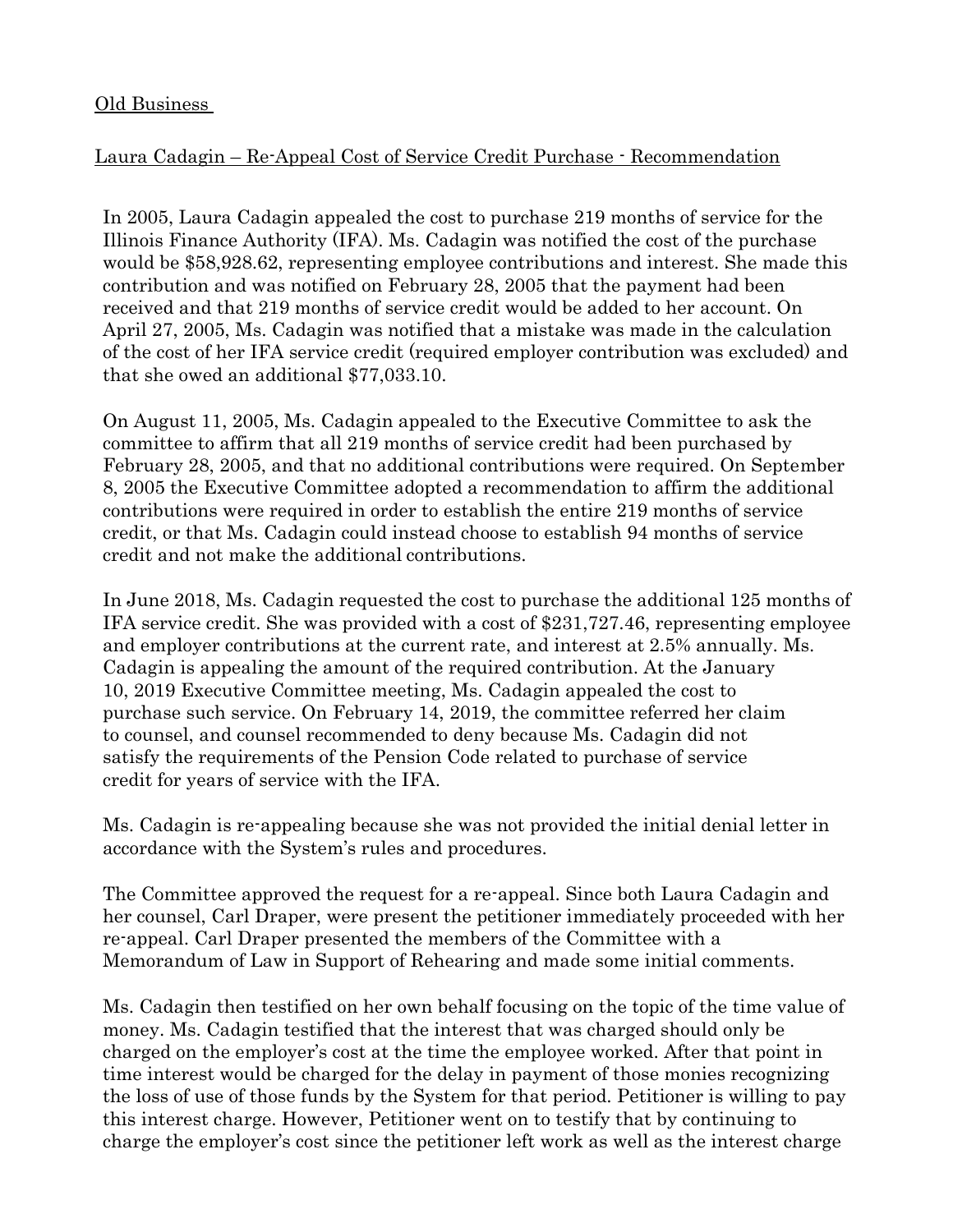that the System would be in effect double dipping since there was no loss of the use of funds if the System continued to charge the employer's cost every year. In essence, the System could charge one or the other but is not entitled to charge both.

Mr. Draper concluded the re-appeal by making comments regarding reaching a commonsense interpretation of the ordinary language of the statute and not construing it to reach a financially absurd result.

After review and discussion, the Committee referred the matter to SERS' attorney for recommendation.

Attorney Bochenek presented Recommendation No. 2019-12 to deny Ms. Cadagin's request. After review, a motion was made by Executive Secretary Blair to adopt the recommendation. Chairman Iglarsh seconded the request and all were in favor.

# Donald Koester – Eligibility to Purchase Partial Refund

At the July 11, 2019 Executive Committee meeting, the committee reviewed the appeal of Cynthia Koester, the surviving spouse of Donald Koester. Mr. Koester had attempted to purchase service credit with SERS to receive a reciprocal pension with the Cook County Pension Fund (CCPF). Mr. Koester passed away before beginning the repayment. The committee deferred this case to determine if establishing creditable service with SERS is necessary to qualify his spouse for unreduced survivor's benefits payable from CCPF. After reviewing the applicable statute  $(40)$ ILCS  $5/9.146.1(e)$  and verifying with the appropriate CCPF representatives, establishing SERS service credit is necessary to qualify Ms. Koester for unreduced survivor's benefits.

After review and discussion, a motion was made by Executive Secretary Blair to deny the request to repay refunded service with the state, seconded by Vice-Chairperson Morris. All were in favor.

# Christopher Fritsche – Occ-Dis – Gainful Employment Inquiry

Christopher Fritsche worked as a Correctional officer for Menard Correctional Center. Mr. Fritsche last worked on January 24, 2018. He was on extended benefits until January 31, 2019. Mr. Fritsche began a service-connected leave on February 1, 2019.

Mr. Fritsche had requested a written appeal to the July Executive Committee to approve his occupational disability benefit with the understanding he is part owner of a company but does no physical labor.

After some discussion, the Committee referred the case to Attorney Steve Bochenek and Jeff Houch for further review and clarification regarding gainful employment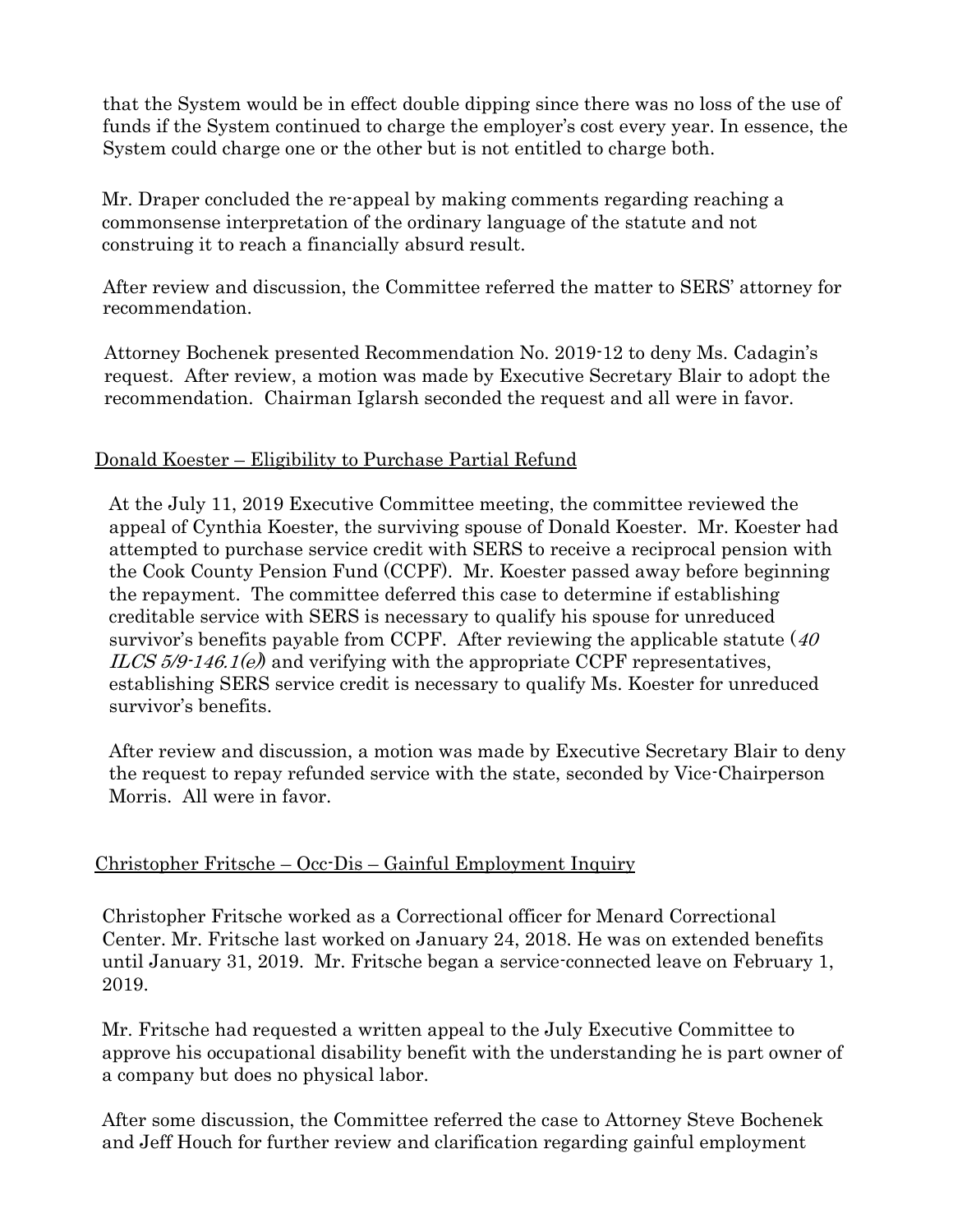policy and rules. The case was deferred until such information is reviewed.

# Betty Johnson-Nevith – Re-Appeal for Survivor Annuity – Member – James Nevith

#### Personal Hearing (Springfield)

James Nevith, a state retiree, died on November 1, 2018. When Mr. Nevith retired on October 1, 2015, he completed his retirement application with a marital status of "single" and received a survivor contribution refund in the amount of \$5,864.41.

Betty Johnson and James Nevith were married on July 1, 1986 and she survives him.

Betty Johnson-Nevith is requesting a survivor annuity.

Of note, Ms. Nevith is a state retiree as well. She retired August 1, 2014 and completed her retirement application with a marital status of "married".

This appeal was denied at the February 2019 Executive Committee meeting.

Ms. Nevith would like to re-appeal this decision. Mr. Nevith had an overpayment with SERS, so the survivor contribution refund payment was applied to the balance and not cashed by him. The request for a re-appeal was granted and Ms. Nevith made a personal appeal at the August 8th Executive Committee meeting.

After review and discussion, the case was referred to SERS' attorney to make a recommendation.

# Jim Shales – Appeal of Temporary Disability Denial – Personal Hearing (Chicago)

Jim Shales worked at the Department of Transportation as a Staff Assistant. He has filed two separate workers' compensation claims, which are currently still pending.

Mr. Shales states he suffered from an injury in 2011. He also was involved in a traffic accident in a state-owned vehicle on May 23, 2016. Mr. Shales states that his 2016 accident caused recurrence of his 2011 injury. Due to several inconsistencies in his reporting of the incident, his claim was denied by Workers' Compensation Commission.

Mr. Shales applied for SERS' Temporary disability benefit in November 2016 and he was denied after his case was reviewed by our Medical Consultant. He has since supplied an IME performed after the Medical Consultant's review, as well as additional medical treatment records.

Our Medical Consultant reviewed all of the new medical information in file and prepared another report. He concluded that the information does not support his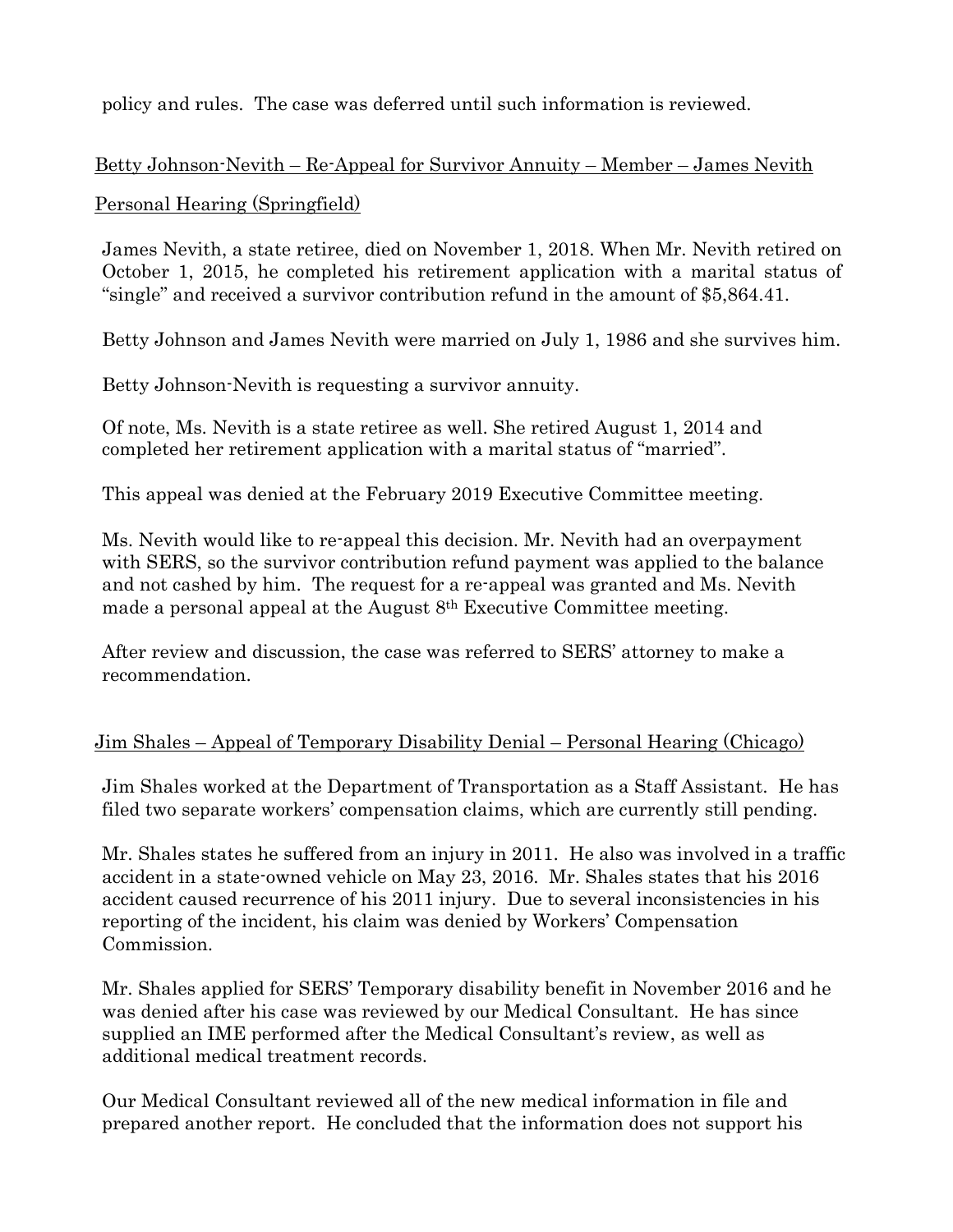claim that the original injury was a work-related injury or that the subsequent accident caused recurrence of his problems.

Mr. Shales' workers' comp. claim is still pending.

Mr. Shales is requesting SERS approve his Temporary Disability benefits pending the outcome of his IWCC hearing.

After review and discussion, the committee deferred a decision until more information is received.

# Jeffrey W. Dozier – Military Service Credit – Personal Hearing – Springfield

Jeffrey Dozier made three separate military service credit purchases for a total of 19 months of SERS service credit. His last purchase was for three months of military service credit on September 25, 2018. He received an acknowledgement of his payment and establishment of the service credit on September 25, 2018.

On October 11, 2018, staff discovered that Mr. Dozier separated from State employment on May 9, 2018, and therefore was ineligible to purchase military service credit after that date. He was notified on November 21, 2018 that he was ineligible to make the purchase and that he would be sent a refund of his payment. The refund was issued to Mr. Dozier on May 16, 2019.

Mr. Dozier is appealing the retroactive denial of his request to purchase three months of military service credit after his removal from State payroll on May 9, 2018.

Mr. Dozier appeared before the Executive Committee at its July 11th meeting in Springfield, Illinois along with his attorney, Carl Draper. The focus of the appeal was on the statutory language dealing with the purchase of military service credit and whether one needed to be an active employee at the point in time of the purchase of the military service credit. The Committee agreed to defer this matter to allow for further review of the statute.

After review and discussion at the August Executive Committee meeting, the case was referred to SERS' attorney for recommendation.

# **New Business**

# Kathleen Tate – SSA Overpayment

Kathleen Tate was approved for a Non-Occupational benefit from SERS effective June 1, 2014.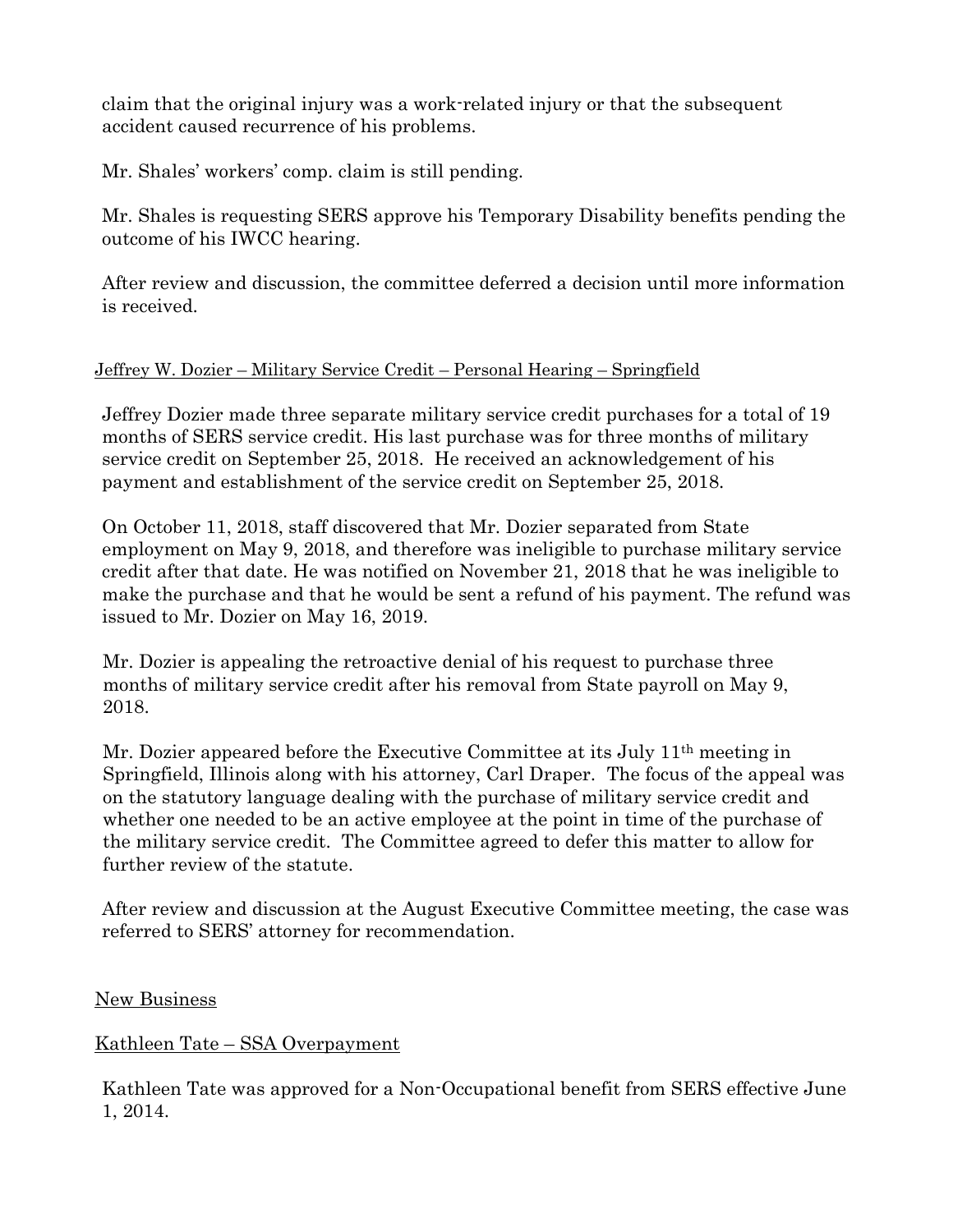Ms. Tate was approved for a retroactive Social Security disability benefit effective February 1, 2015. The retroactive benefit created an overpayment to SERS totaling \$70,006.00 from February 1, 2015 through November 30, 2017. The current balance is \$8,572.63.

SERS sent the member a notification letter on June 11, 2018 that explains the calculation of the overpayment and what was due.

As stated in the SERS Board Policy, the Overpayment Section is to deduct ½ the gross of any benefit being paid toward an overpayment owed to SERS. The overpayment due is in accordance with 5/14-125 ILCS of the Pension Code.

Ms. Tate's monthly gross disability payment is \$1,758.98. No federal tax is deducted. State Group Insurance premiums in the amount of \$173.00 are deducted. SRS is deducting \$879.49 and applying to the overpayment. The net pay to the member is \$706.49.

Ms. Tate has requested a reduction in her monthly overpayment repayment from \$879.49 to \$50.00 per month. The current monthly deduction of \$879.49 would repay the debt within 10 months. The requested reduced repayment amount of \$50.00 per month would repay the balance within 15 years.

After some discussion, a motion was made by Executive Secretary Blair to deny Ms. Tate's request for a \$50.00 per month payment plan but offer a payment plan of \$250.00 per month. The motion was seconded by Vice-Chairperson Morris and all were in favor.

# Angela Stille – SSA Overpayment

Angela Stille was approved for a Non-Occupational benefit from SERS effective July 7, 2018.

Ms. Stille was approved for a retroactive Social Security disability benefit effective December 1, 2018. The retroactive benefit created an overpayment to SERS totaling \$11,312.00 from December 1, 2018 through June 30, 2019.

SERS sent the member a notification letter on July 16, 2019 that explains the calculation of the overpayment and what was due.

As stated in the SERS Board Policy, the Overpayment Section is to deduct ½ the gross of any benefit being paid toward an overpayment owed to SERS. The overpayment due is in accordance with 5/14-125 ILCS of the Pension Code.

Ms. Stille's monthly gross disability payment is \$348.00 when the offset is applied on the August check for her July benefit. No federal tax or state group insurance premiums will be deducted. State Group insurance premiums in the amount of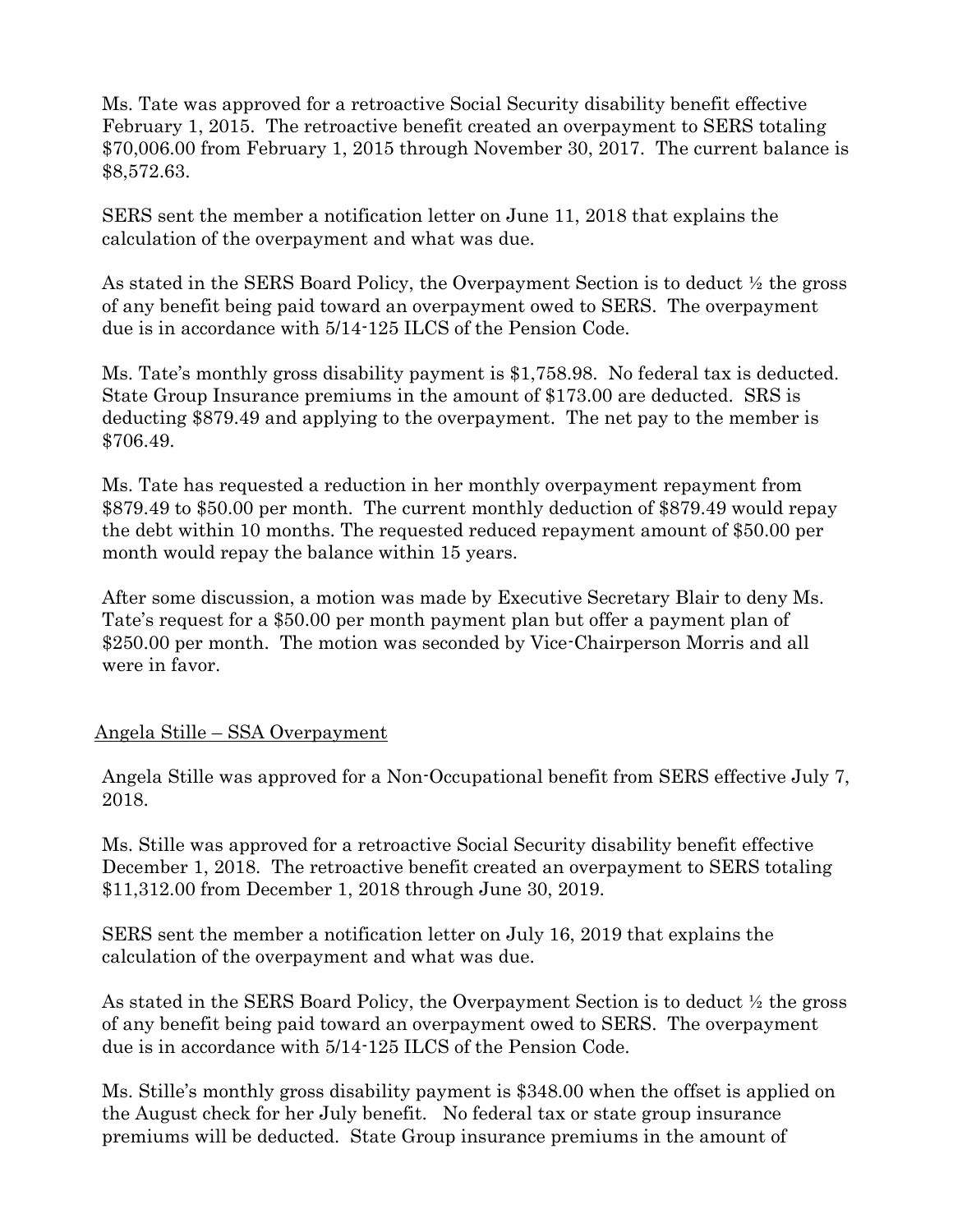\$114.00 per month is direct billed by CMS Premium Collection Unit.

Ms. Stille had requested a monthly payment of \$50-\$348 in her initial appeal. When called about giving us a specific amount, she stated that she wanted no payment until she had returned to work. She had no idea when she would return. If SRS follows Board Policy, a deduction of \$188.53 must be made to repay the debt in 60 month/5 years.

After some review and discussion, a motion was made by Executive Secretary Blair to deny Ms. Stille's request. Chairman Iglarsh seconded the motion and Vice-Chairperson Morris abstained from voting.

#### Ricky Miller – SSA Overpayment

Ricky Miller was approved for a Non-Occupational benefit from SERS effective May 4, 2018.

Mr. Miller was approved for a retroactive Social Security disability benefit effective October 1, 2018. The retroactive benefit created an overpayment to SERS totaling \$17,616.00 from October 1, 2018 through May 31, 2019.

SERS sent the member a notification letter on July 2, 2019 that explains the calculation of the overpayment and what was due.

As stated in the SERS Board Policy, the Overpayment Section is to deduct ½ the gross of any benefit being paid toward an overpayment owed to SERS. The overpayment due is in accordance with 5/14-125 ILCS of the Pension Code.

Mr. Miller's monthly gross disability payment is \$416.67. No federal tax is deducted and State Group Insurance premiums in the amount of \$312.16 are direct billed to Mr. Miller.

Mr. Miller has requested a monthly repayment plan in the amount of \$200.00 which would repay the debt in 88 months/8 years. The monthly payment required to repay the debt in 60 months/5 years is \$293.60.

After reviewing the case and some discussion, a motion was made by Executive Secretary Blair to deny Mr. Miller's request. The motion was seconded by Chairman Iglarsh and all were in favor.

# Sandy Stith – SSA Overpayment

Sandy Stith was approved for a Non-Occupational benefit from SERS effective February 23, 2017.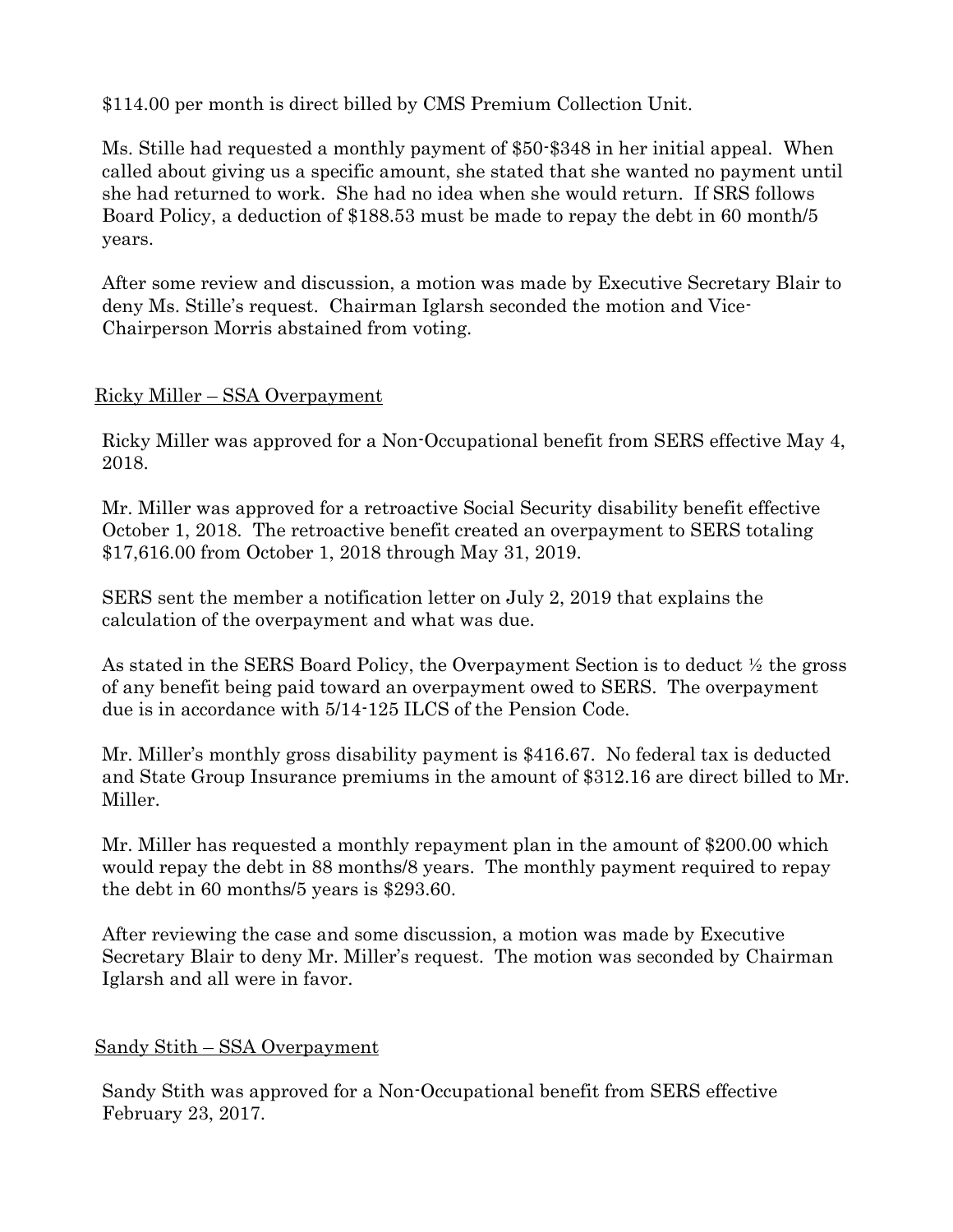Mrs. Stith was approved for a retroactive Social Security disability benefit effective July 1, 2017. The retroactive benefit created an overpayment to SERS totaling \$33,852.00 from July 1, 2017 through March 31, 2019. The current balance is \$2,311.20.

SERS sent the member a notification letter on May 2, 2019 that explains the calculation of the overpayment and what was due.

As stated in the SERS Board Policy, the Overpayment Section is to deduct ½ the gross of any benefit being paid toward an overpayment owed to SERS. The overpayment due is in accordance with 5/14-125 ILCS of the Pension Code.

Mrs. Stith's monthly gross disability payment is \$1,709.40 Federal tax in the amount of \$72.64 and health, dental premiums in the amount of \$97.00 are deducted. SRS is currently deducting \$770.40 that is applied to the overpayment which results in a monthly net payment of \$769.36.

Mrs. Stith has applied for retirement benefits effective August 1, 2019. Her pension benefit will be over \$2,000 per month. She has over 20 years of service which will allow her premium free health insurance and she will pay a monthly \$11.00 dental premium.

Mrs. Stith has requested a reduction in her monthly overpayment repayment from \$770.40 to \$250-\$300 per month. The reduced repayment amount of \$250.00 per month would repay the balance within 10 months. A reduced repayment amount of \$300.00 per month would repay the balance within 8 months. If SRS deducts an estimated \$1,000 (1/2) from her pension check, the debt would be repaid within 3 months or less.

Following some discussion, a motion was made by Vice-Chairperson Morris to approve Mrs. Stith's request. The motion was seconded by Chairman Iglarsh and all were in favor.

# Tracy Tyler – SSA Overpayment

Tracy Tyler was approved for a Non-Occupational benefit from SERS effective December 30, 2016.

Ms. Tyler was approved for a retroactive Social Security disability benefit effective May 1, 2017. The retroactive benefit created an overpayment to SERS totaling \$19,425.00 from May 1, 2017 through July 31, 2018. The current balance is \$17,436.85

SERS sent the member a notification letter on August 16, 2018 that explains the calculation of the overpayment and what was due.

As stated in the SERS Board Policy, the Overpayment Section is to deduct ½ the gross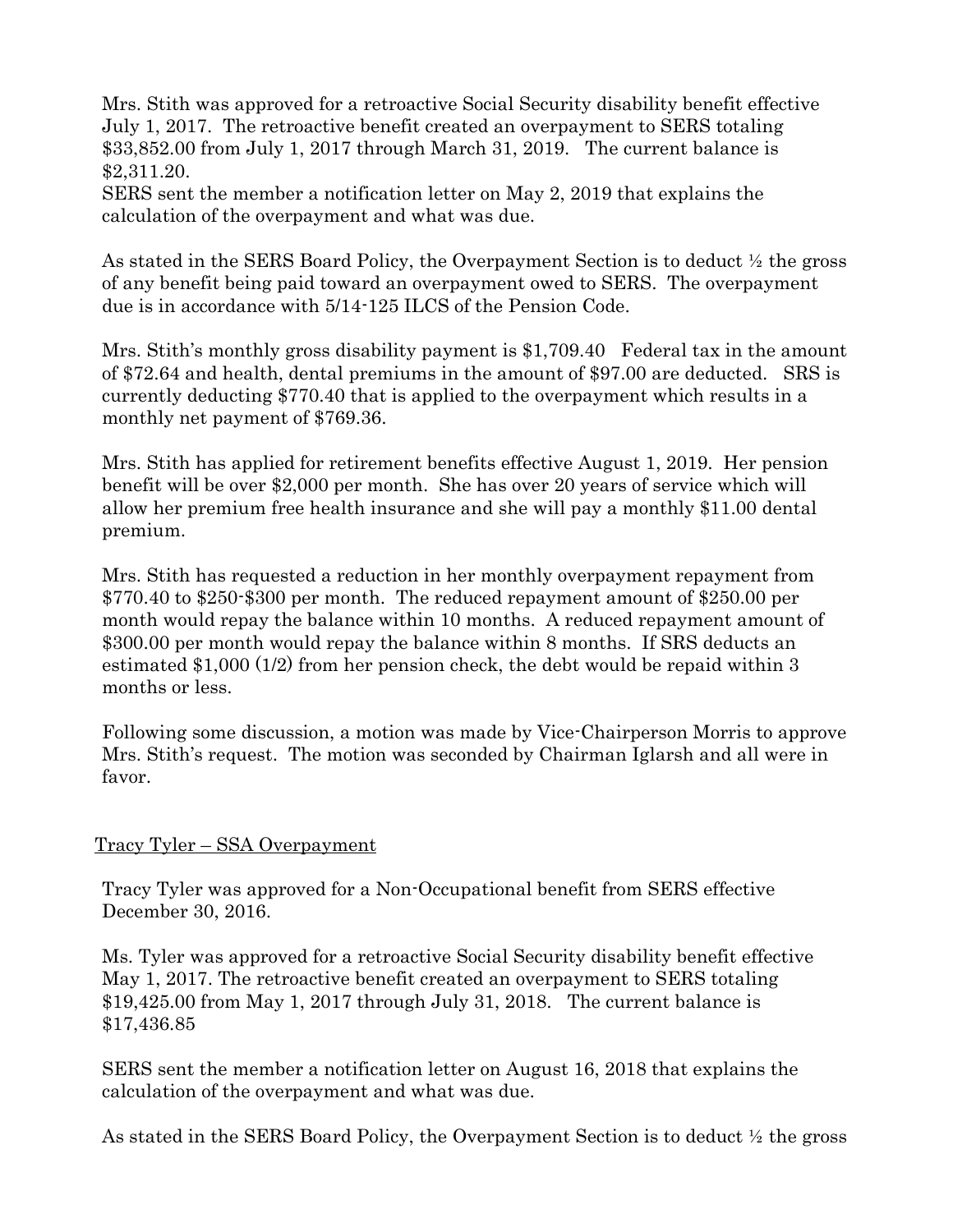of any benefit being paid toward an overpayment owed to SERS. The overpayment due is in accordance with 5/14-125 ILCS of the Pension Code.

Ms. Tyler returned to work April 1, 2019.

Ms. Tyler is requesting a payment plan not to exceed \$150.00 per pay period. Based on the current balance owed, it would not be repaid for 117 months (10 years). To repay the current balance within 60 months/5 years, SRS would need a monthly payment of \$290.62/\$145.31 per pay.

Following a review of the facts of the case, a motion was made by Executive Secretary Blair to approve Ms. Tyler's request for a payment plan of \$150 per pay period. The motion was seconded by Chairman Iglarsh and all were in favor.

# Amanda Hull – SSA Overpayment

Amanda Hull was approved for a Non-Occupational benefit from SERS effective May 9, 2014 to October 7, 2014 (returned to work October 8, 2014) and reinstated October 21, 2014 to present.

Ms. Hull was approved for a retroactive Social Security disability benefit effective October 1, 2014. The retroactive benefit created an overpayment to SERS totaling \$49,884.06 from October 1, 2014 through October 7, 2014 and October 21, 2014 through September 30, 2017. The current balance is \$20,334.08.

SERS sent the member a notification letter on October 16, 2017 that explains the calculation of the overpayment and what was due.

As stated in the SERS Board Policy, the Overpayment Section is to deduct ½ the gross of any benefit being paid toward an overpayment owed to SERS. The overpayment due is in accordance with 5/14-125 ILCS of the Pension Code.

Ms. Hull's monthly gross disability payment is \$548.08. SRS is currently deducting \$548.08 that is applied to the overpayment. At the time the overpayment was set up, she owed the \$49,884.06 so the gross amount of the check was used due to the time frame to repay the debt per policy (60 months) even though it would not have been paid in that time frame.

Ms. Hull is requesting SRS forgive the balance of the debt. To repay the current debt balance, a reduction in the payment to \$338.90 would repay the debt owed in 60 months (5 years) or continue with the \$548.08 which would repay the debt in 38 months (3 years and 2 months).

Following some discussion, a motion was made by Executive Secretary Blair to deny Ms. Hull's request to forgive the balance of her debt. The motion was seconded by Vice-Chairperson Morris and all were in favor.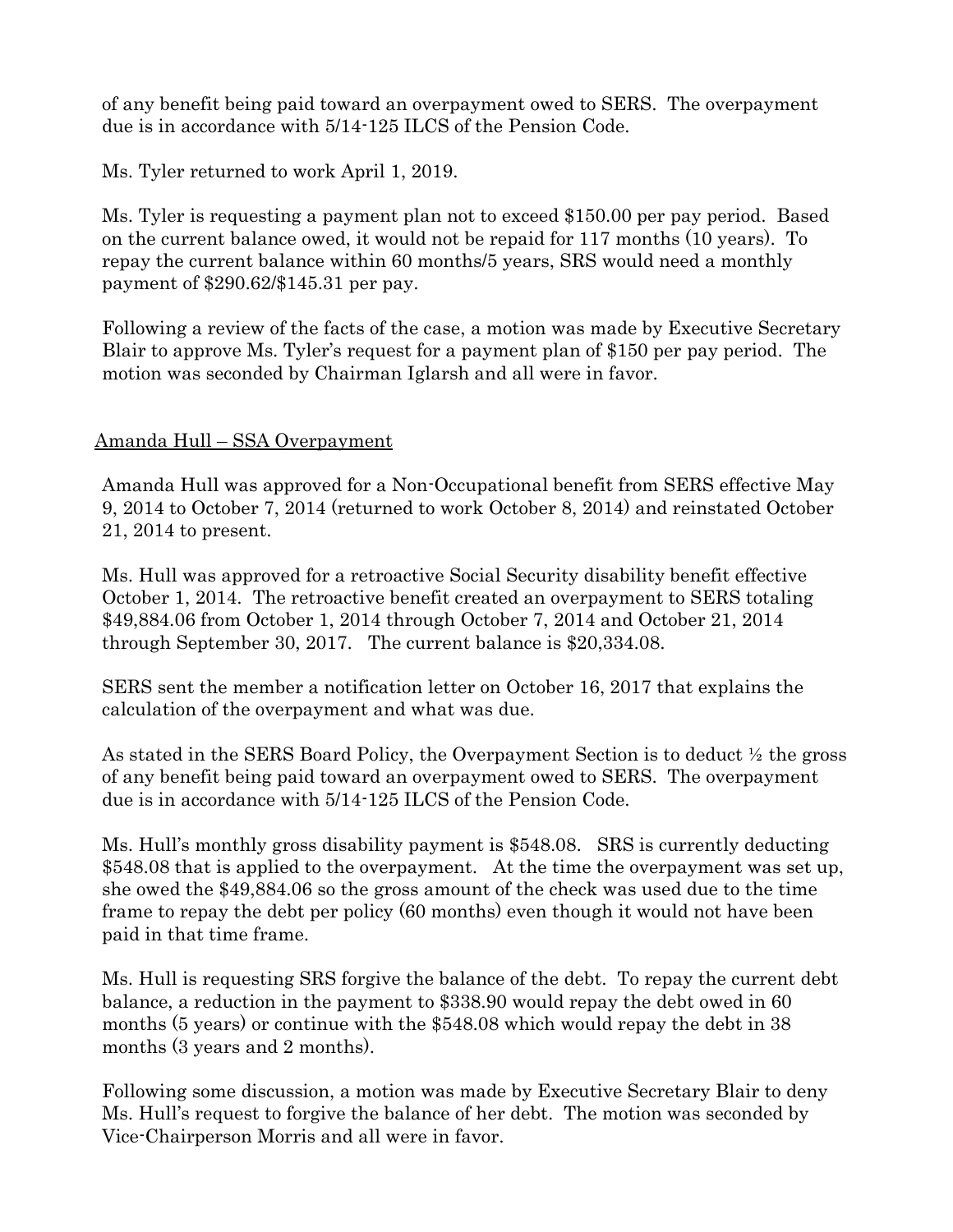## Ricky Daugherty – Appeal to Receive Survivor Contribution Refund

Ricky Daugherty retired May 1, 2019. On his retirement application he listed himself as single with four dependents. He marked that none of the children were disabled, but one child is under 22. He did not mark the box indicating if he wanted a refund of the survivor contributions.

Mr. Daugherty is asking for the survivor contribution refund. His daughter, Hope Daugherty, is 20 years old and has submitted a statement that she is not a full-time student.

After review and some discussion, Chairman Iglarsh moved to approve Mr. Daugherty's request of the survivor contribution refund, seconded by Executive Secretary Blair. All were in favor.

#### Andrew Corcoran – Appeal to Receive Retroactive Pension

Andrew Corcoran applied for a retroactive pension to begin August 1, 2015. In June 2019, Mr. Corcoran purchased a six-month qualifying period.

Mr. Corcoran was not aware that this service purchase would make him ineligible for a retroactive pension benefit. He is requesting the service purchase be refunded to him so he can receive a pension effective August 1, 2015.

After review and discussion, a motion was made by Vice-Chairperson Morris to approve Mr. Corcoran's request that the service purchase be refunded to him, seconded by Chairman Iglarsh. All were in favor.

#### Michael Horve – Request to Re-Appeal – Occupational Disability Overpayment

At the January 10, 2019 Executive Committee, Michael Horve appealed to the committee requesting that the overpayment related to the occupational disability benefits he received be waived.

At the Executive Committee meeting conducted on February 14, 2019, the committee adopted counsel's recommendation effectively denying Mr. Horve's appeal. The reason being that Mr. Horve received a settlement from the Worker's Compensation Commission, and the System is required to offset Occupational Disability benefits by the amount payable from the Worker's Compensation Commission.

Mr. Horve is seeking a re-appeal contending that such settlement payable from Worker's Compensation Commission did not include any temporary total disability benefits for the period of October 21 through January 30, 2017.

After reviewing the case, a motion was made by Chairman Iglarsh to deny Mr. Horve's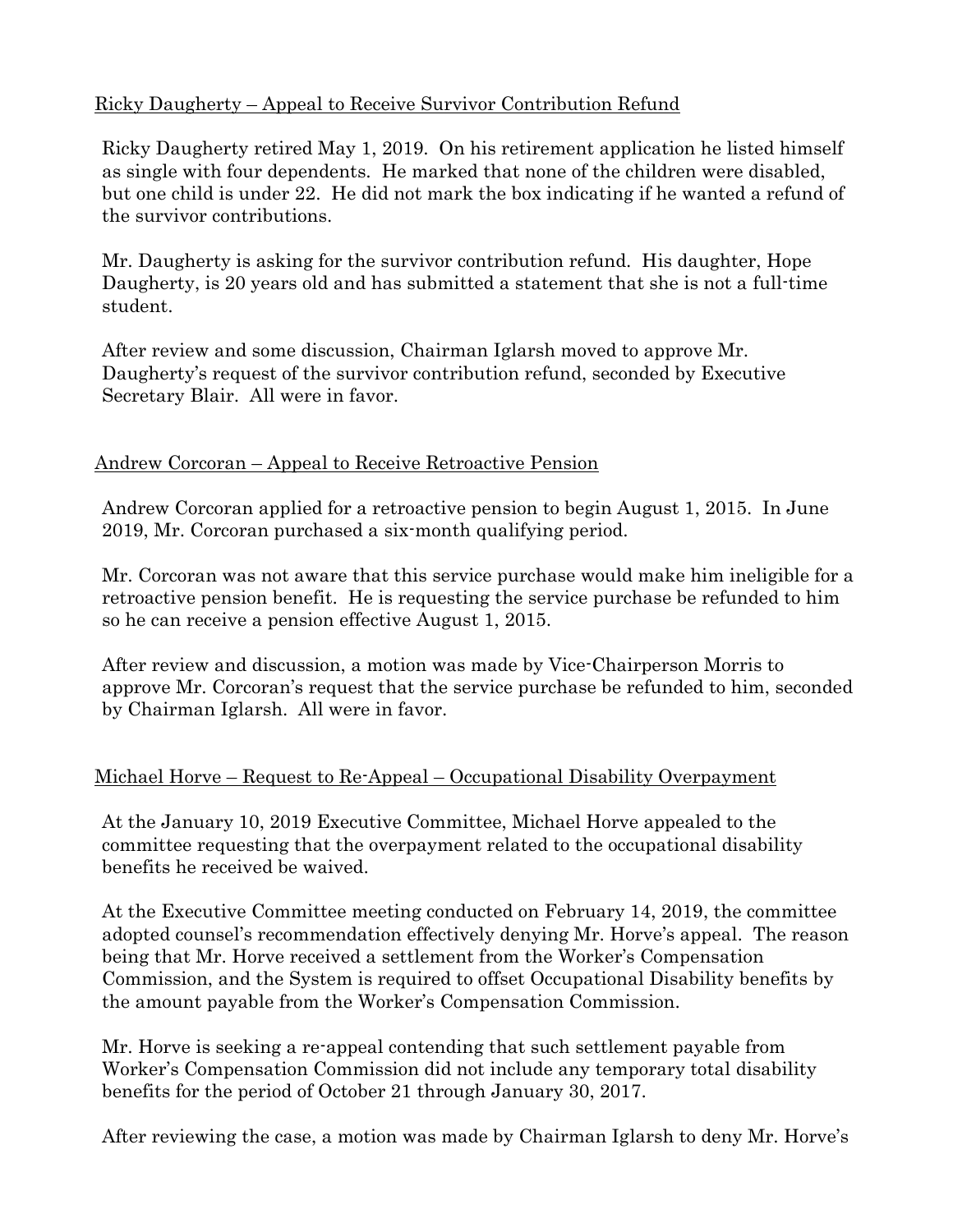request to waive his overpayment. The motion was seconded by Vice-Chairperson Morris. All were in favor.

#### Deshun Mims – Appeal Overpayment Amount – Temporary Disability

Deshun Mims was approved for a temporary disability benefit for SERS effective November 11, 2016.

Ms. Mims reached an agreed settlement with the Illinois Workers' Compensation Commission on September 19, 2018 and SERS received a copy of the agreement.

Ms. Mims was paid \$42,520.83 in SERS Temporary Benefits from November 11, 2016 through August 31, 2018. She was due \$12,756.25 in Occupational Benefits. After subtracting what was owed from what SERS paid, there is an overpayment of benefits in the amount of \$29,764.58. SERS owed an Occupational Disability benefit for the period of October 12, 2016 through November 10, 2016 in the amount of \$1,164.84. After subtracting the amount owed from the total overpayment, the remaining amount due to SERS is \$28,599.74. The current balance that Ms. Mims owes to SERS is \$24,213.62.

SERS sent Ms. Mims a notification letter on October 9, 2018 that explains the calculation of the overpayment and what was due.

Per SERS Board policy, the Overpayment Section is to deduct half the gross of any benefit being paid toward an overpayment owed to SERS. The overpayment due is in accordance with 5/14-125 ILCS of the Pension Code.

Ms. Mims' monthly gross disability payment is \$2,468.12. No federal tax is deducted. State Group Insurance premiums of \$279.20 are deducted and SERS is deducting \$1,234.06 to apply to the overpayment. Ms. Mims receives a monthly net amount of \$954.86.

Ms. Mims is appealing the payment amount. The current deduction amount of \$1,234.06 will repay the debt in 20 months. Ms. Mims is requesting a payment plan over 5 years in the amount of \$404.00 per month, to be raised to \$500.00 per month once she starts receiving benefits in 2020.

After reviewing the facts of the case, a motion was made by Executive Secretary Blair to deny Ms. Mims' request to reduce her monthly payment amount to \$404.00 per month. The motion was seconded by Vice-Chairperson Morris and all were in favor.

There being no further business to be brought before the Committee, the meeting was adjourned at 12:27 p.m.